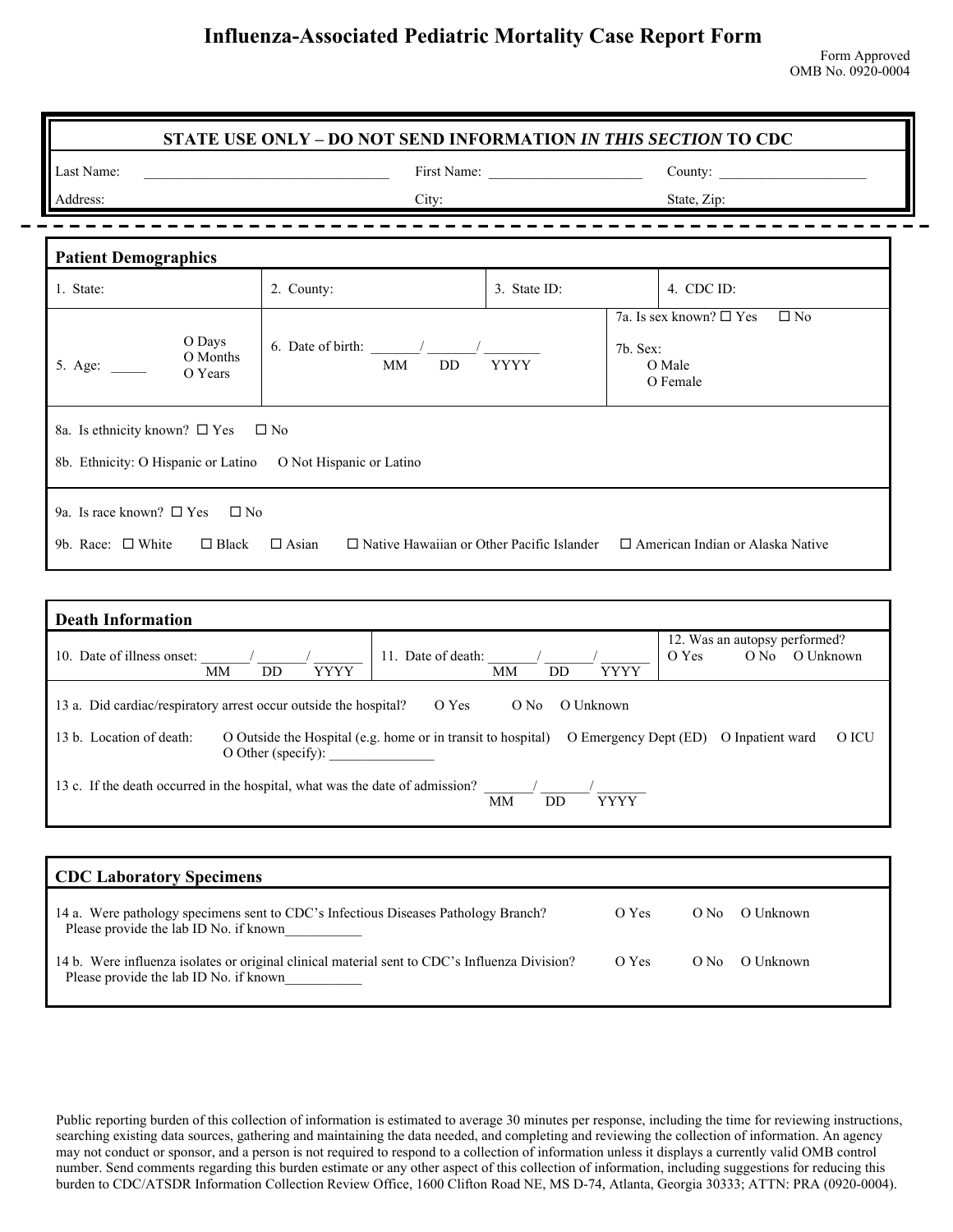| <b>Test Type</b>                               | <b>Result</b>                                                                                                                                                                                                                                                                                                                                     | Specimen<br><b>Collection Date</b> |
|------------------------------------------------|---------------------------------------------------------------------------------------------------------------------------------------------------------------------------------------------------------------------------------------------------------------------------------------------------------------------------------------------------|------------------------------------|
| 15.<br>$\Box$ Commercial rapid diagnostic test | O Influenza A<br>O Influenza B<br>O Negative<br>O Influenza A/B (Not Distinguished) O 2009 Influenza A (H1N1)<br>O Influenza virus co-infection (specify)                                                                                                                                                                                         | $\frac{1}{\sqrt{1-\frac{1}{2}}}$   |
| $\Box$ Viral culture                           | O Influenza A (Subtyping Not Done)<br>O 2009 Influenza A (H1N1)<br>O Influenza A (H3N2v)<br>O Influenza $A(H3)$<br>O Influenza A (Unable To Subtype)<br>O Influenza B (Lineage Not Determined)<br>O Influenza B/Victoria lineage<br>O Influenza B/Yamagata lineage<br>O Influenza virus co-infection (specify)<br>O Negative                      | $\frac{1}{2}$ $\frac{1}{2}$        |
| $\Box$ Fluorescent antibody (IFA or DFA)       | O Influenza B<br>O Negative<br>O Influenza A (Subtyping Not Done)<br>O Influenza A (Unable To Subtype)<br>O Influenza A (H3)<br>O 2009 Influenza A (H1N1)<br>O Influenza virus co-infection (specify)                                                                                                                                             | $\sqrt{2}$                         |
| $\square$ Enzyme immunoassay (EIA)             | O Influenza A (Subtyping Not Done)<br>O Influenza B<br>O Negative<br>O Influenza A (Unable To Subtype)<br>O Influenza A (H3)<br>O 2009 Influenza A (H1N1)<br>O Influenza virus co-infection (specify)                                                                                                                                             |                                    |
| $\Box$ RT-PCR                                  | O 2009 Influenza A (H1N1)<br>O Influenza A (Subtyping Not Done)<br>O Influenza A (H3)<br>O Influenza A (H1)<br>O Influenza A (H3N2v)<br>O Influenza A (Unable To Subtype)<br>O Influenza B (Lineage Not Determined)<br>O Influenza B/Victoria lineage<br>O Influenza B/Yamagata lineage<br>O Influenza virus co-infection (specify)<br>O Negative |                                    |
| $\Box$ Immunohistochemistry (IHC)              | O Influenza B<br>O Influenza A<br>O Negative<br>O Influenza virus co-infection (specify)                                                                                                                                                                                                                                                          | $\frac{1}{2}$ $\frac{1}{2}$        |
|                                                |                                                                                                                                                                                                                                                                                                                                                   |                                    |
|                                                | Culture confirmation of bacterial pathogens from STERILE (Invasive) SITES<br>16 a. Was a specimen collected for bacterial culture from a normally sterile site (e.g., blood, cerebrospinal fluid                                                                                                                                                  |                                    |
|                                                | [CSF], tissue, or pleural fluid? Specimens collected greater than 24 hours after death are not sterile.                                                                                                                                                                                                                                           | O Yes O No O Unknown               |
|                                                | 16 b. If yes, please indicate the site from which the specimen was obtained and the result. If more than one specimen type is positive and more than<br>one organism is identified please indicate the organism cultured from each specimen type in the comments section.                                                                         |                                    |
| Specimen Type                                  | Collection Date Result                                                                                                                                                                                                                                                                                                                            |                                    |
| $\Box$ Blood                                   | O Positive O Negative O Unknown<br>Date $/$                                                                                                                                                                                                                                                                                                       |                                    |
| $\Box$ Pleural fluid<br>$\Box$ CSF             | Date $/$ /<br>O Positive O Negative O Unknown<br>O Positive O Negative O Unknown<br>Date $/$                                                                                                                                                                                                                                                      |                                    |
| $\Box$ Lung Tissue                             | O Positive O Negative O Unknown<br>Date $/$ /                                                                                                                                                                                                                                                                                                     |                                    |
| $\Box$ Other                                   | O Positive O Negative O Unknown<br>Date                                                                                                                                                                                                                                                                                                           |                                    |

*(If reporting another viral co-infection please do so in section 18 Clinical Diagnosis and Complications)* 

16 c. If positive, please check the organism cultured.

Unknown

 $\Box$  Other bacteria:

**(MSSA)** 

**(MRSA)** 

*Staphylococcus aureus,* **sensitivity not done** *Pseudomonas aeruginosa* 

*Haemophilus influenzae* not-type b

*Haemophilus influenzae* type b

*Streptococcus pneumoniae Staphylococcus aureus,* methicillin **sensitive** 

Group A *Streptococcus Staphylococcus aureus,* methicillin **resistant**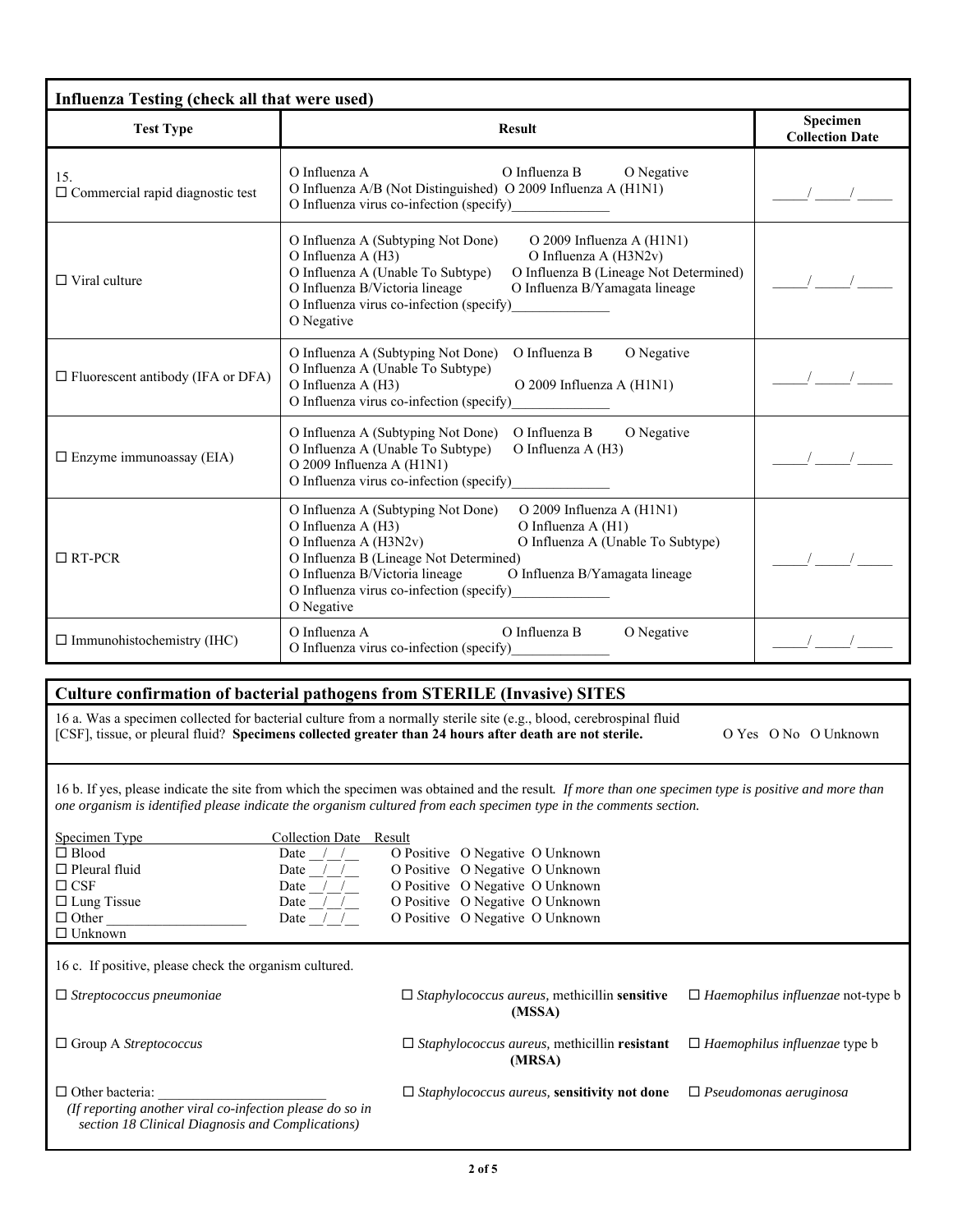|                                                                                                                     | <b>Culture confirmation of bacterial pathogens from NON-STERILE SITES</b>                                                                                                                                                                                                 |                                          |                      |
|---------------------------------------------------------------------------------------------------------------------|---------------------------------------------------------------------------------------------------------------------------------------------------------------------------------------------------------------------------------------------------------------------------|------------------------------------------|----------------------|
|                                                                                                                     | 16 d. Were other <b>respiratory</b> specimens collected for bacterial culture (e.g., sputum, ET tube aspirate)?                                                                                                                                                           |                                          | O Yes O No O Unknown |
|                                                                                                                     | 16 e. If yes, please indicate the site from which the specimen was obtained and the result. If more than one specimen type is positive and more than<br>one organism is identified please indicate the organism cultured from each specimen type in the comments section. |                                          |                      |
| Specimen Type                                                                                                       | Collection Date Result                                                                                                                                                                                                                                                    |                                          |                      |
| $\Box$ Sputum<br>$\Box$ ET tube<br>$\Box$ Other<br>$\Box$ Unknown                                                   | O Positive O Negative O Unknown<br>Date $\_\_\_\_\_\_\_\_\$<br>Date $\sqrt{1}$<br>O Positive O Negative O Unknown<br>O Positive O Negative O Unknown<br>Date $/$ /                                                                                                        |                                          |                      |
| 16 f. If positive, please check the organism cultured.                                                              |                                                                                                                                                                                                                                                                           |                                          |                      |
| $\Box$ Streptococcus pneumoniae                                                                                     | $\Box$ Staphylococcus aureus, methicillin sensitive<br>(MSSA)                                                                                                                                                                                                             | $\Box$ Haemophilus influenzae not-type b |                      |
| $\Box$ Group A Streptococcus                                                                                        | $\Box$ Staphylococcus aureus, methicillin resistant<br>(MRSA)                                                                                                                                                                                                             | $\Box$ Haemophilus influenzae type b     |                      |
| $\Box$ Other bacteria:                                                                                              | $\Box$ Staphylococcus aureus, sensitivity not done                                                                                                                                                                                                                        | $\Box$ Pseudomonas aeruginosa            |                      |
| (If reporting another viral co-<br>infection please do so in section 18<br>Clinical Diagnosis and<br>Complications) |                                                                                                                                                                                                                                                                           |                                          |                      |
|                                                                                                                     |                                                                                                                                                                                                                                                                           |                                          |                      |

| Pathology confirmation of bacterial pathogens                                                                                                                                                                                                                                                                                |  |                      |  |
|------------------------------------------------------------------------------------------------------------------------------------------------------------------------------------------------------------------------------------------------------------------------------------------------------------------------------|--|----------------------|--|
| 16 g. Was a specimen (e.g., fixed lung tissue) collected from an autopsy for testing of bacterial pathogens by a local<br>or state pathologist? (If pathology results are available from CDC it is not necessary to input those results here,<br>however please make sure to complete section 14 "CDC Laboratory Specimens") |  | O Yes O No O Unknown |  |
| If yes please indicate the results of these tests in the comments section at the end of the form.                                                                                                                                                                                                                            |  |                      |  |

| <b>Medical Care</b>                                         |        |           |
|-------------------------------------------------------------|--------|-----------|
| 17. Was the patient placed on mechanical ventilation? O Yes | $O$ No | O Unknown |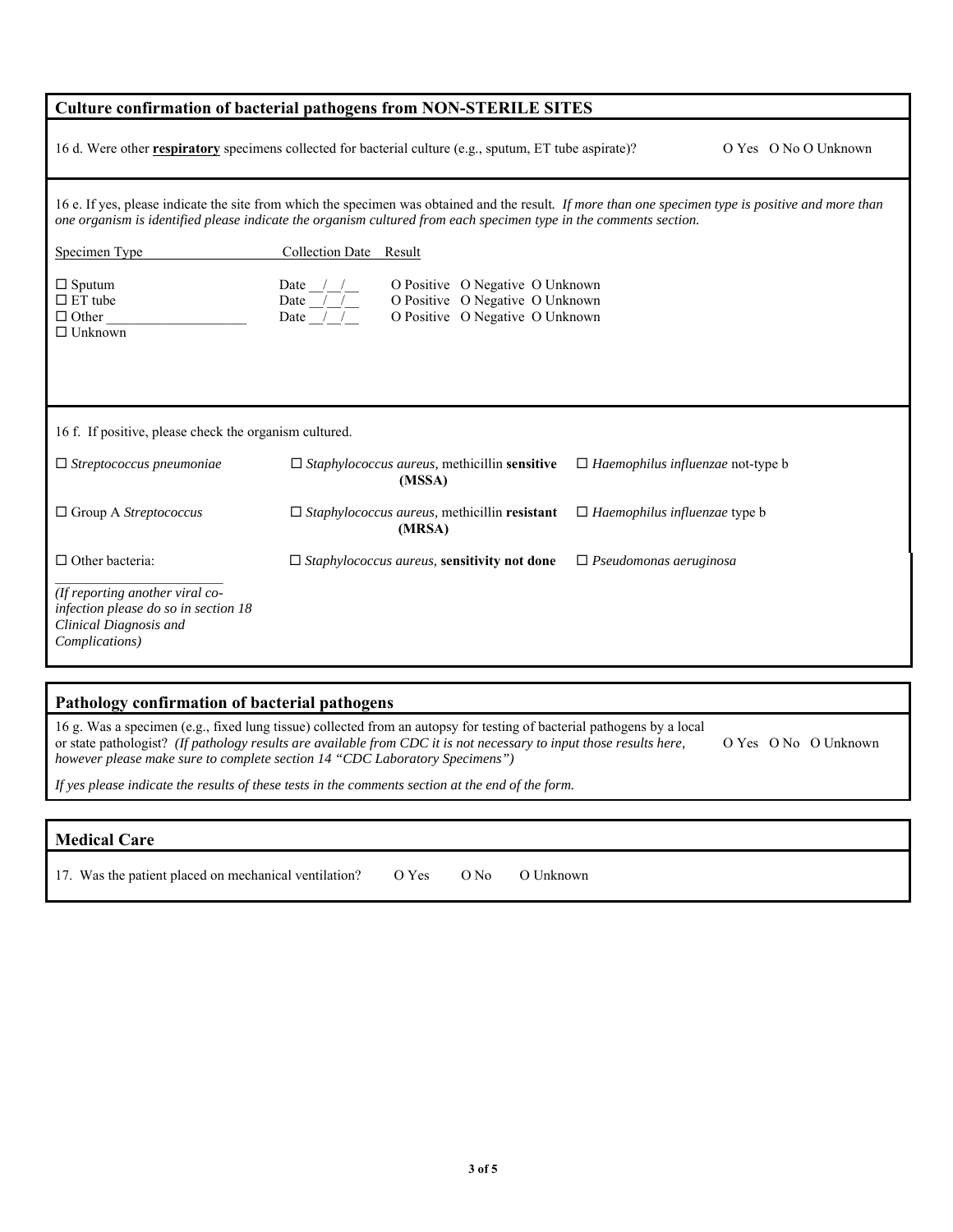| <b>Clinical Diagnoses and Complications</b>                                                                                     |                                                                                                                                                   |                                                                                        |                                                    |                                |       |                        |                                                |
|---------------------------------------------------------------------------------------------------------------------------------|---------------------------------------------------------------------------------------------------------------------------------------------------|----------------------------------------------------------------------------------------|----------------------------------------------------|--------------------------------|-------|------------------------|------------------------------------------------|
| 18 a. Did complications occur during the acute illness?<br>O No O Unknown<br>O Yes                                              |                                                                                                                                                   |                                                                                        |                                                    |                                |       |                        |                                                |
| 18 b. If yes, check all complications that occurred during the acute illness:                                                   |                                                                                                                                                   |                                                                                        |                                                    |                                |       |                        |                                                |
| $\Box$ Pneumonia (Chest X-Ray confirmed)                                                                                        |                                                                                                                                                   | $\square$ Seizures<br>$\Box$ Acute Respiratory Disease Syndrome (ARDS)<br>$\Box$ Croup |                                                    |                                |       |                        |                                                |
| $\Box$ Bronchiolitis                                                                                                            |                                                                                                                                                   | $\Box$ Encephalopathy/encephalitis<br>$\Box$ Reye syndrome<br>$\Box$ Shock             |                                                    |                                |       |                        |                                                |
| $\Box$ Sepsis                                                                                                                   |                                                                                                                                                   | $\Box$ Hemorrhagic pneumonia/pneumonitis<br>$\Box$ Cardiomyopathy/myocarditis          |                                                    |                                |       |                        |                                                |
| $\Box$ Another viral co-infection:                                                                                              |                                                                                                                                                   | $\Box$ Other:                                                                          |                                                    |                                |       |                        |                                                |
| 19 a. Did the child have any medical conditions that existed before the start of the acute illness?                             |                                                                                                                                                   |                                                                                        |                                                    |                                | O Yes |                        | O No O Unknown                                 |
| 19 b. If yes, check all medical conditions that existed before the start of the acute illness:                                  |                                                                                                                                                   |                                                                                        |                                                    |                                |       |                        |                                                |
| $\Box$ Moderate to severe developmental<br>delay                                                                                |                                                                                                                                                   |                                                                                        | $\Box$ Hemoglobinopathy (e.g. sickle cell disease) |                                |       |                        | $\Box$ Asthma/ reactive airway disease         |
| $\Box$ Diabetes mellitus                                                                                                        | seizures                                                                                                                                          | $\Box$ History of febrile                                                              | $\Box$ Seizure disorder                            |                                |       | $\Box$ Cystic fibrosis |                                                |
| $\Box$ Cardiac disease/congenital heart disease (specify)                                                                       |                                                                                                                                                   |                                                                                        |                                                    | $\Box$ Renal disease (specify) |       |                        | $\square$ Skin or soft tissue infection (SSTI) |
|                                                                                                                                 | $\Box$ Chromosomal Abnormality/Genetic Syndrome (specify)                                                                                         |                                                                                        |                                                    |                                |       |                        |                                                |
| $\Box$ Chronic pulmonary disease (specify) $\Box$<br>$\Box$ Immunosuppressive condition (specify) $\Box$                        |                                                                                                                                                   |                                                                                        |                                                    |                                |       |                        |                                                |
| $\Box$ Cancer (diagnosis and/or treatment<br>began in previous 12 months)<br>(specify)                                          | $\Box$ Premature at birth<br>$\Box$ Endocrine disorder (specify)<br>$\Box$ Obesity<br>$\Box$ Cerebral Palsy<br>(specify gestational age)<br>weeks |                                                                                        |                                                    |                                |       |                        |                                                |
| $\Box$ Neuromuscular disorder (e.g. muscular dystrophy) (specify)                                                               |                                                                                                                                                   |                                                                                        |                                                    |                                |       |                        |                                                |
| $\Box$ Pregnant (specify gestational age) weeks                                                                                 |                                                                                                                                                   |                                                                                        |                                                    | $\Box$ Other (specify) $\Box$  |       |                        |                                                |
| <b>Medication and Therapy History</b>                                                                                           |                                                                                                                                                   |                                                                                        |                                                    |                                |       |                        |                                                |
| 20 a. Was the patient receiving any of the following therapies <i>prior</i> to illness onset?<br>(if yes, check all that apply) |                                                                                                                                                   |                                                                                        |                                                    |                                |       |                        |                                                |
| $\Box$ Yes                                                                                                                      | $\square$ No                                                                                                                                      | $\Box$ Unknown                                                                         |                                                    |                                |       |                        |                                                |
| □ Antiviral Prophylaxis                                                                                                         | $\Box$ Chronic aspirin<br>therapy                                                                                                                 |                                                                                        | $\Box$ Chemotherapy or radiation therapy           |                                |       |                        | $\Box$ Steroids by mouth or injection          |
| $\Box$ Other immunosuppressive therapy:                                                                                         |                                                                                                                                                   |                                                                                        |                                                    |                                |       |                        |                                                |
| 20 b. Did the patient receive any of the following <i>after</i> illness onset? (if yes, check all that apply)                   |                                                                                                                                                   |                                                                                        |                                                    |                                |       |                        |                                                |
| $\square$ No<br>$\Box$ Yes                                                                                                      | $\Box$ Unknown                                                                                                                                    |                                                                                        |                                                    |                                |       |                        |                                                |
|                                                                                                                                 |                                                                                                                                                   |                                                                                        | $\Box$ Antiviral therapy specify                   |                                |       |                        |                                                |